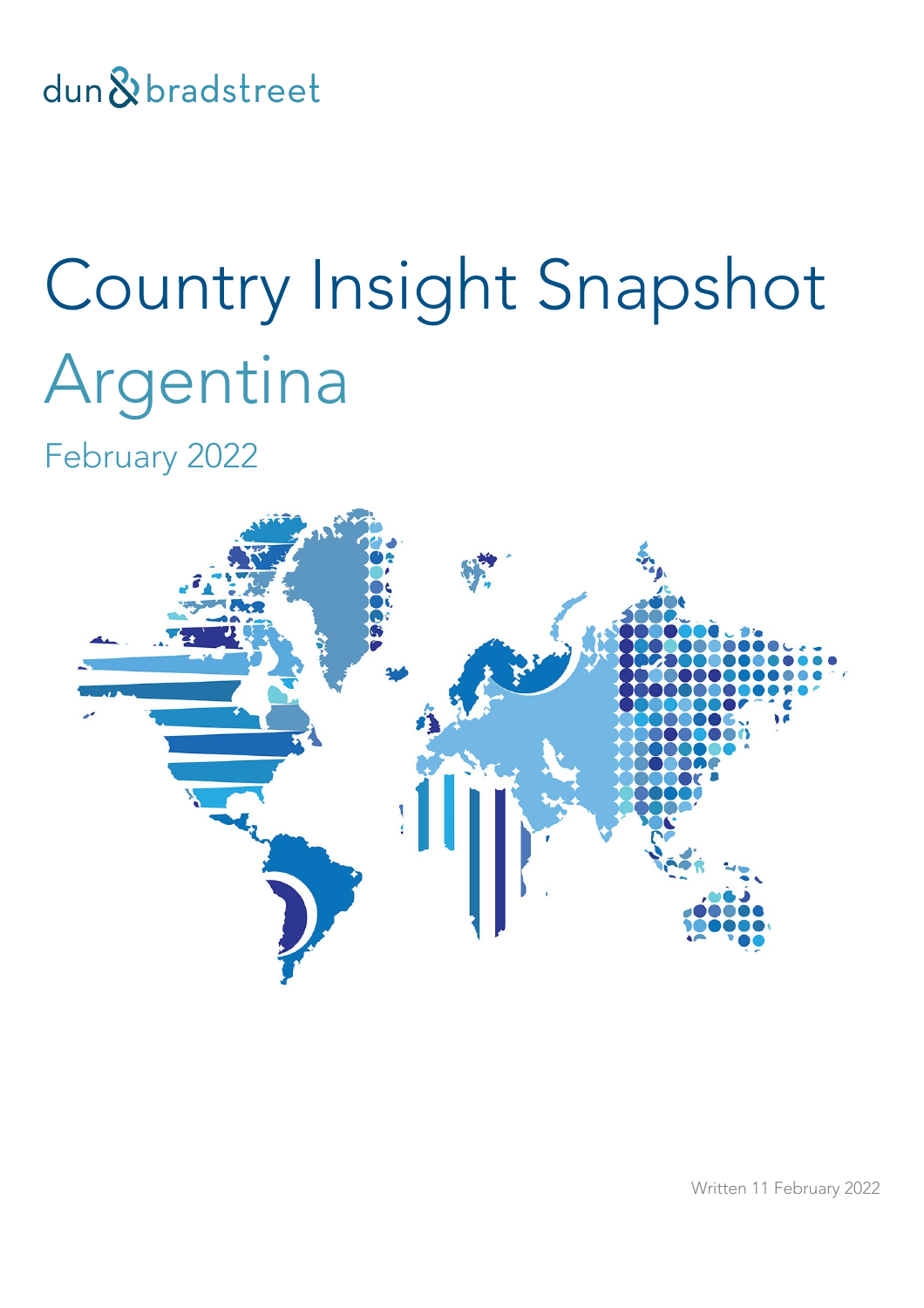### Overall Country Risk Rating: DB5d Last change: October 2021

High risk: Considerable uncertainty associated with expected returns. Businesses are advised to limit their exposure and/or select high return transactions only.

### Rating Outlook: Stable

## WorldWatch Headline

Investor optimism improves as default concerns ease with the government reaching an understanding with the IMF, laying the groundwork for a renegotiation of USD44.5bn in debt.

### Recent Changes

- Note that the near-term risk of default has reduced.
- Robust demand from Brazil, Chile, China and the US helped drive an 85.9% y/y increase in merchandise exports in December 2021, keeping the merchandise trade surplus at USD0.4bn.
- Argentina plans to reduce its fiscal deficit from 3% of GDP in 2021 to 0.9% by 2024.

### Events to Watch

- The Fuente de Todos, having lost its congressional majority in mid-terms, will have to rely on cross-party support for ratification of an eventual IMF agreement.
- Despite having avoided fiscal austerity as a condition of the renegotiated deal, continuing public protests against an agreement with the IMF are keeping the government in a political bind.
- Price increases for natural gas and electricity have been approved as the government pursues its goal of a smaller fiscal deficit.
- Construction of a new gas pipeline from Vaca Muerta to Buenos Aires could result in a significant boost in gas production.

- Engage in contingency planning to mitigate the effects of higher oil, gas and diesel prices as global markets remain tight.
- Be aware that despite price controls and other government measures to dampen price pressures, consumers' purchasing power continues to be eroded by elevated inflation.
- Note that large volume credit reviews can be conducted using D&B Global [DecisionMaker](https://www.dnb.co.uk/products/finance-credit-risk.html) to manage risk policy and deliver real-time global decisions.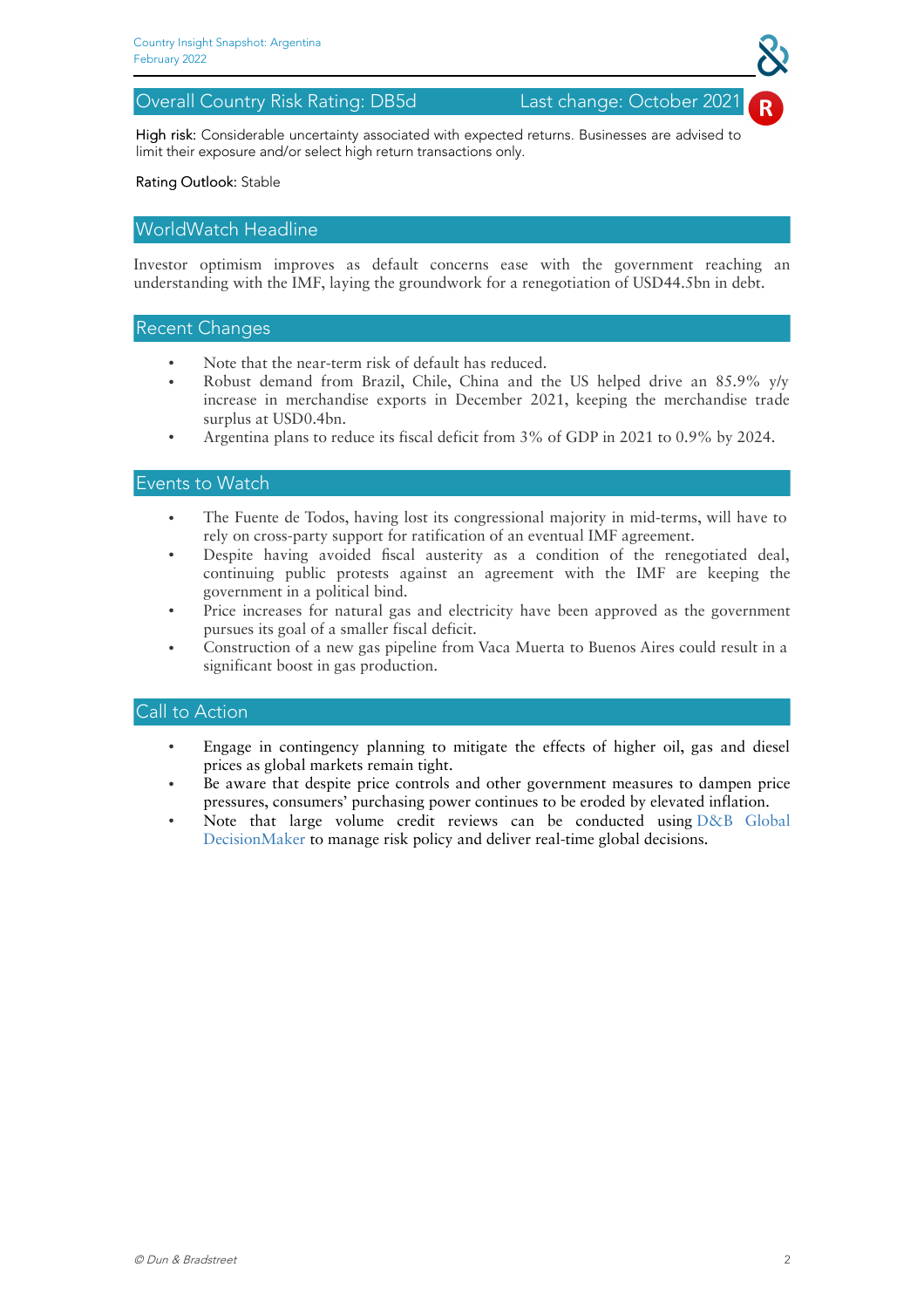# Country Insight Headlines

# Credit Environment Score: DB6c





### Rating Outlook: Stable

# Risks and Opportunities

- Banco Central de la República Argentina (BCRA, the central bank) hiked its 'Leliq' benchmark interest rate by 200 basis points in January to 40% - its first hike since November 2020 - as it tightens to curb inflation of more than 50%.
- An IMF agreement to renegotiate USD44.5bn in debt will substantially ease balance of payment pressures.
- Argentina and China have agreed to remove the requirement for IMF approval for a swap deal; the Bank of China's swap line is roughly USD18bn.
- High inflation continues to erode real returns to savers.

# Trade Terms

| <b>Description</b>       |            |
|--------------------------|------------|
| <b>Minimum Terms</b>     | LC         |
| <b>Recommended Terms</b> | CLC        |
| Usual Terms              | 30-90 days |

Source: Dun & Bradstreet

*Note: OA: Open Account; SD: Sight Draft (Documentary Collection); LC: Letter of Credit; CLC: Confirmed Letter of Credit; CiA: Cash in Advance.*

# Export Credit Cover

| Agency                       | Cover                                     |
|------------------------------|-------------------------------------------|
| <b>US Eximbank</b>           | Cover on case-by-case basis               |
| <b>Eksport Kredit Fonden</b> | Cover on case-by-case basis               |
| <b>ECGD</b>                  | Cover on case-by-case basis               |
| Euler Hermes AG              | Limited cover available, conditions apply |

Source: Export Credit Agencies

- To mitigate transfer risks, consider tight payment terms when forming new contracts with local companies.
- Use confirmed letters of credit when doing business with local firms. ●
- Hedge FX risks to avoid currency-related losses; the risk of currency devaluation has eased for now, but the peso will remain under downward pressure in 2022.
- Be aware that participation in the Global Trade [Exchange](https://www.dnb.co.uk/products/finance-credit-risk/global-trade-exchange-program.html) Program the world's largest commercial trade data network - increases insight around credit decision-making and risk management.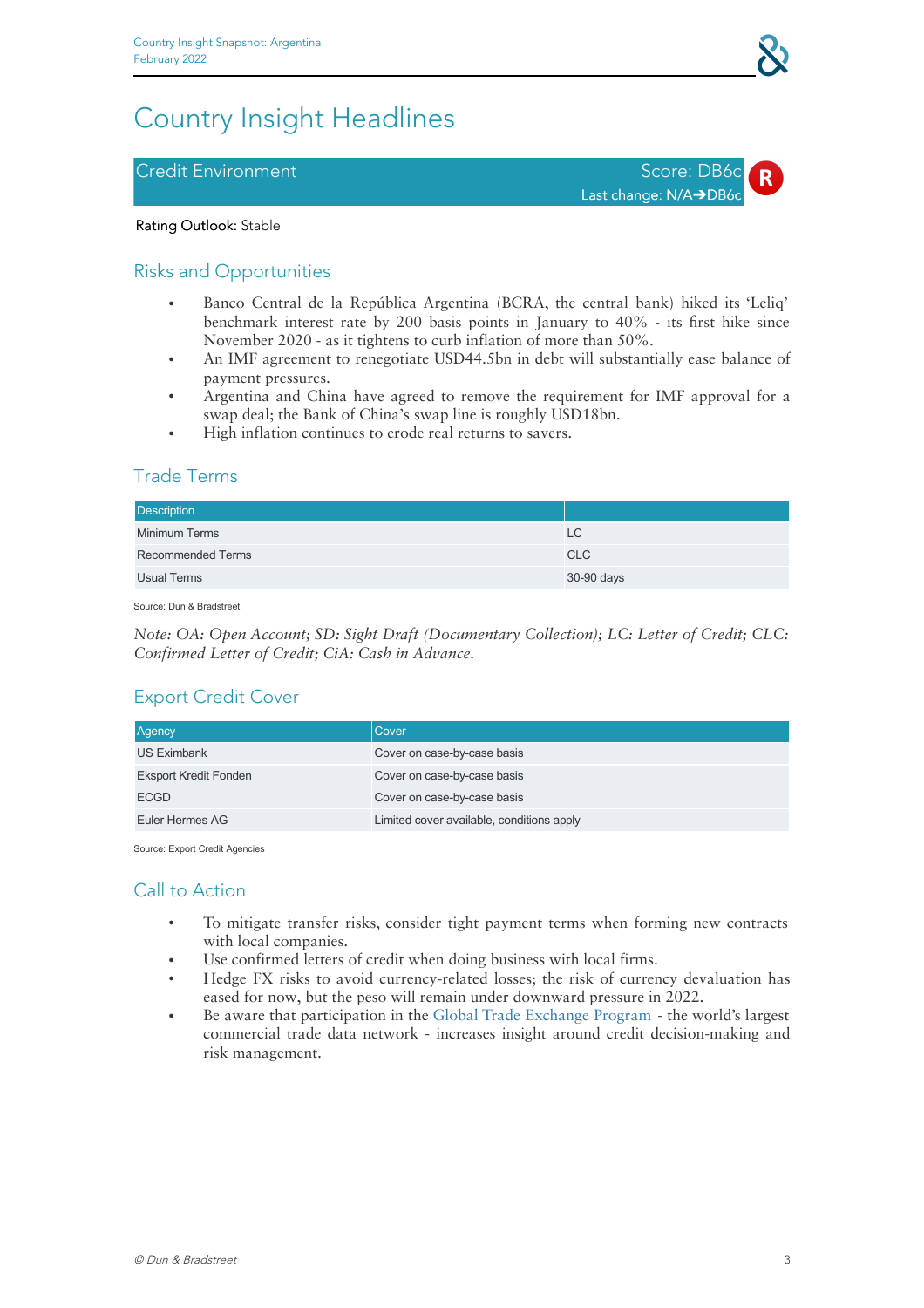# Supply Environment Supply Environment Score: DB5d

Last change: N/A→DB5d

Rating Outlook: Stable

# Risks and Opportunities

- Prolonged drought has led to lower crop output and heightened risk of wildfires.
- Construction of a gas pipeline from Vaca Muerta to Buenos Aires (announced in November) should significantly increase gas output.
- The probability of unexpected near-term changes in import/export bureaucracy has significantly fallen as the government renegotiates its debt with the IMF.

- Note that while Argentina is in its last phase of easing Covid-19 restrictions, including looser border controls, a surge in infections could lead to measures that would hit high contact sectors, including hospitality, retail, bars, restaurants and recreation.
- Be aware that lower water levels as a result of droughts in Brazil where the Parana River begins, has also affected energy production and the availability of water for household consumption.
- Be advised that prolonged drought will negatively affect global grain supplies, keeping already-high food prices elevated.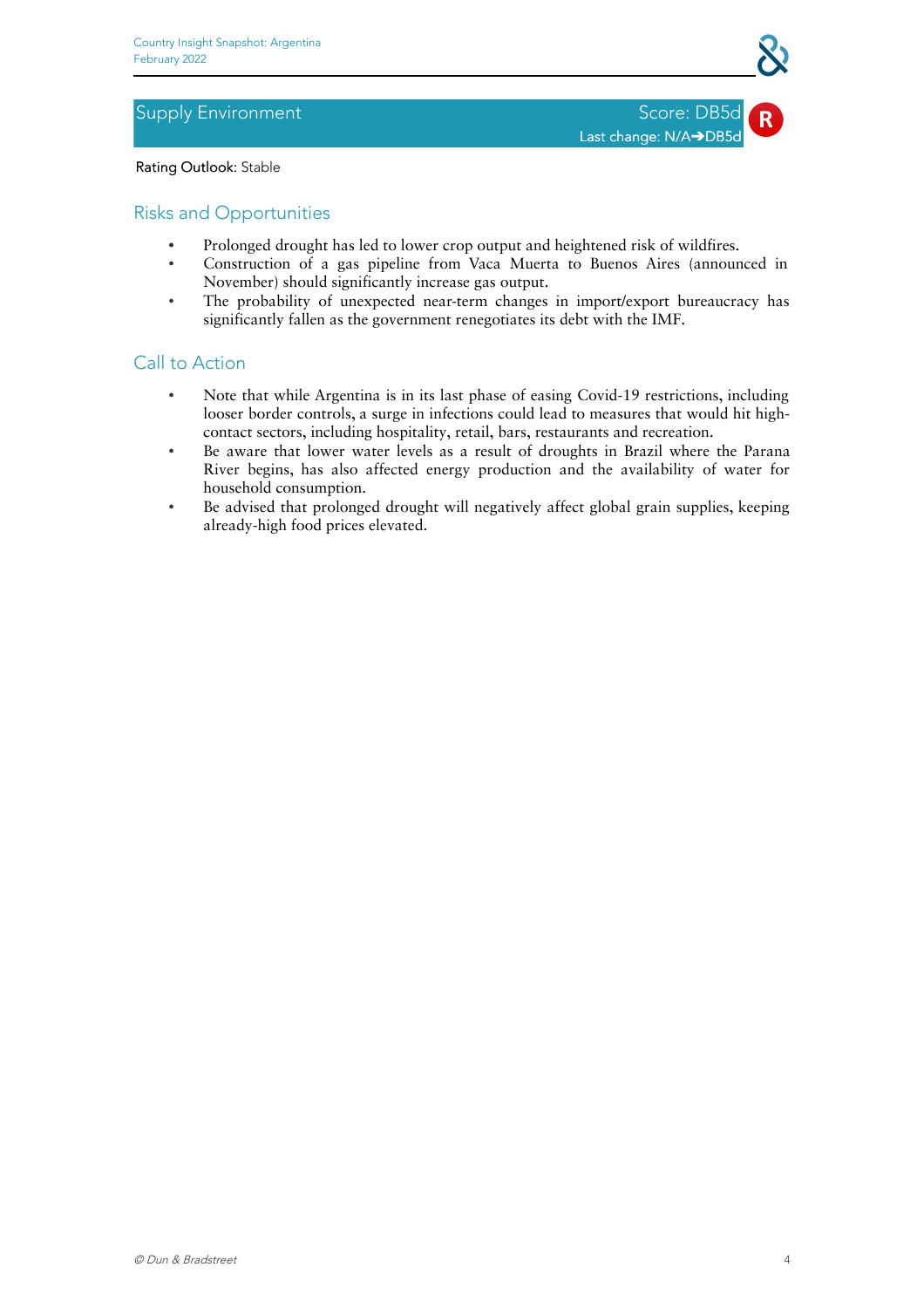# Market Environment National Score: DB6b

Last change: N/A→DB6b

### Rating Outlook: Deteriorating

# Risks and Opportunities

- University of Torcuato di Tella (UTDT) consumer confidence rose to 4.01 in January, but remains in negative territory, weighing on market potential outlook.
- Increases in the national minimum wage from September 2021 to February 2022 helps to offset (but not fully compensate for) the erosion of purchasing power.
- Despite anti-price-gouging policies and price controls on essential goods, inflation will remain elevated in 2022.
- As regional trade blocs forge deeper ties intra- and extra-regionally, exporters' access to faster-growing markets such as India will expand in the medium term.

- Keep abreast of short-term economic forecasts for Brazil, China, India, Chile and the US and adjust projected export demand accordingly.
- Consider the opportunities and risks presented by China's increasing importance to trade and investment in Latin America, although over the next few years the US will continue to be a source of substantial inward direct investment.
- Factor in expectations that the commercial environment will be increasingly less business-friendly under the current administration.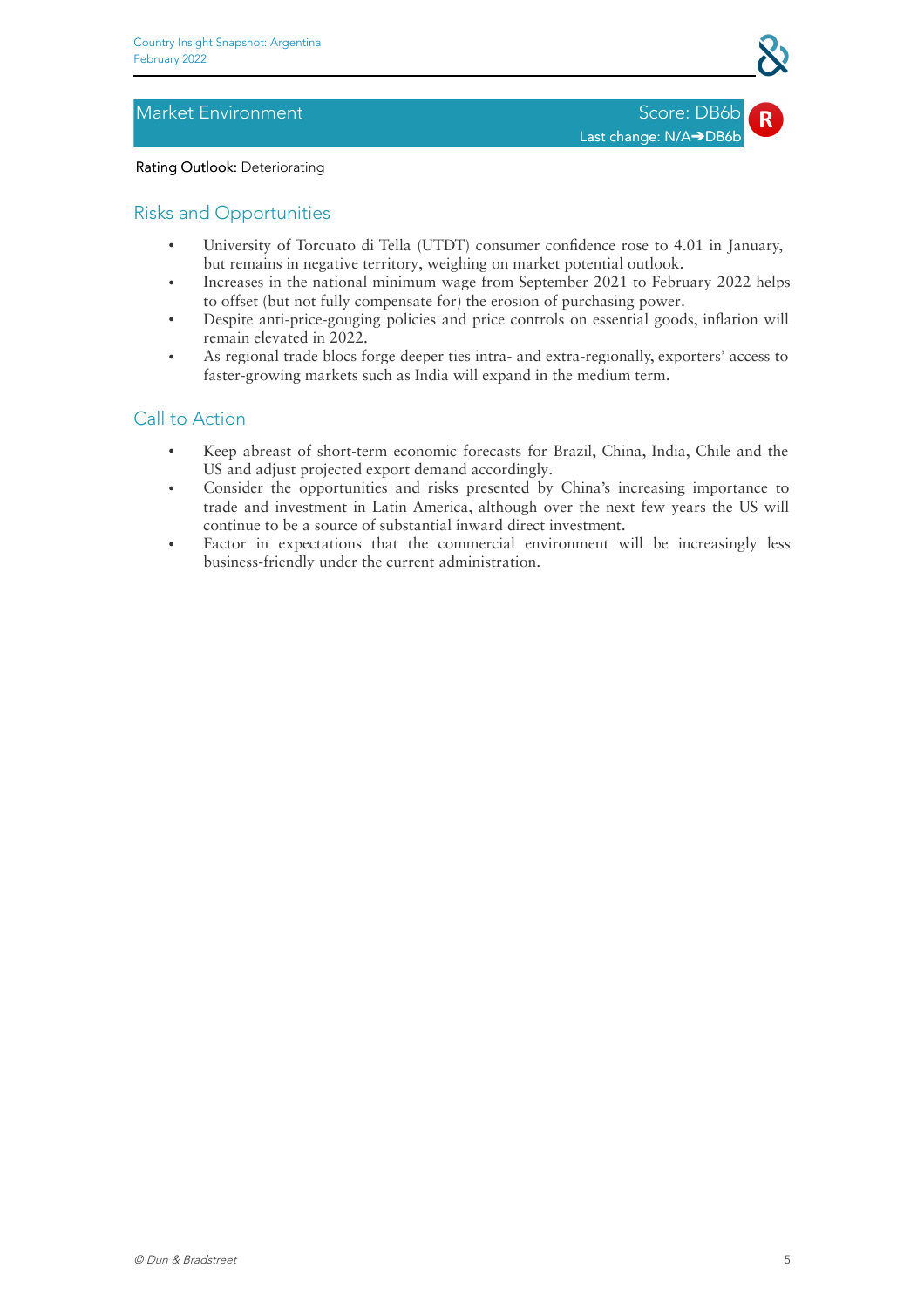# Political Environment National According Score: DB5d

Last change: N/A→DB5d

Rating Outlook: Stable

# Risks and Opportunities

- Public protests against negotiations between the IMF and Argentina for repayment of USD44.5bn puts the government in a political bind.
- The Fuente de Todos, which lost its majority for the first time since 1983 in congressional elections held on 14 November, will need cross-party support for key legislation - including an IMF deal.
- Price controls on basic consumer items will be maintained in our forecast horizon.
- Although such controls may be welcomed by households, investor sentiment has been dented by the government's intervention in markets.

- Changes in investment policy in the near term that may further restrict private sector participation in certain sectors is now less likely as Argentina negotiates with the IMF.
- Note that three consecutive years of economic recession, stubborn inflation, high unemployment and poverty rates have elevated public discontent.
- Recall that public disapproval of both the executive and legislative branches of government are high, suggesting a high probability of widespread public protests.